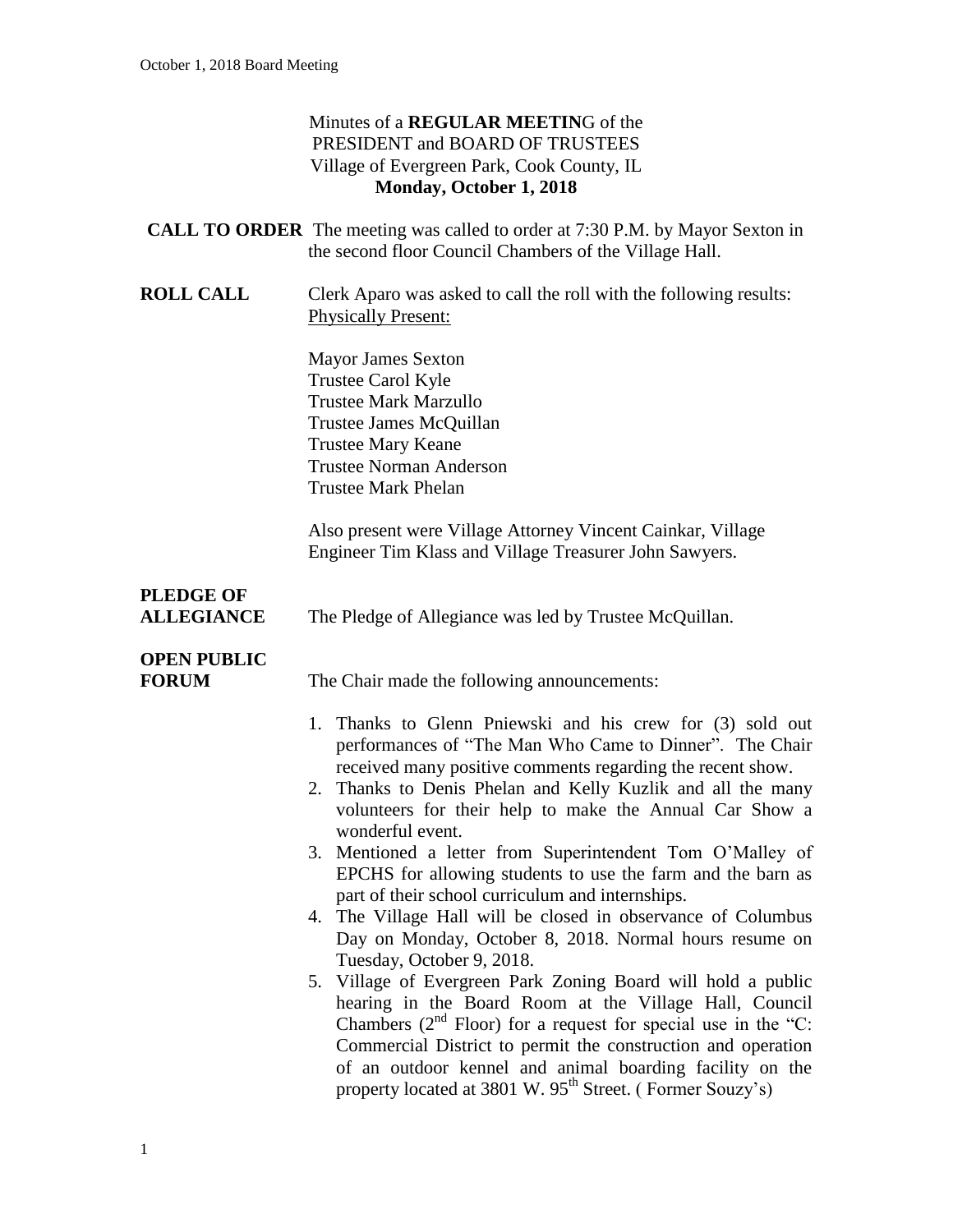- 6. Monday October 15, 2018 the Annual Pass, Punt and Kick Contest for boys and girls ages 6-11 is at 4:00 p.m. at Duffy Park.
- 7. Due to construction of the new Community Center the Annual Halloween parade will be held at the Park at  $91<sup>st</sup>$  and Rockwell from 6:00 to 7:30 p.m. on Friday October 26, 2018.
- 8. The annual Pumpkin Smash is on Saturday November 3, 2018 from 10 am to 11:30 a.m. will take place at the Community Center.
- 9. Farmers Market continues every Thursday from 7 am to 1 p.m. through October 2018.
- 10. Thanks to Jim Nowicki and all the volunteers at the farm and the food pantry. A total of 3,094 pounds of vegetables and produce have been given to the EP Village Pantry.

#### **OPEN PUBLIC** AUDIENCE NONE.

#### **REGULAR**

**AGENDA** Motion by Trustee Kyle second by Trustee Marzullo to waive reading of the minutes of the September 17, 2018 Regular Meeting of the President and Board of Trustees and approved as presented and was passed by unanimous voice vote and so ordered by the Chair.

#### **EXECUTIVE SESSION REVIEW**

Motion by Trustee Marzullo second by Trustee McQuillan to declare confidentiality still exists and not release the Executive Session minutes. Upon roll call, voting YES: Trustees Kyle, Marzullo, McQuillan, Keane, Anderson and Phelan; voting NO: NONE. The motion was passed and so ordered by the Chair.

#### **RESOLUTION**

**NO. 23-2087** Motion by Trustee Phelan second by Trustee Anderson to approve **Resolution NO. 23-2018** with expenditures of the General Corporate Fund of \$ 489,341.90 and the Water Management Fund of \$ 67,629.23 and the Capital Improvement Fund, \$3,290.00 and the Street Bond Fund, \$ 13,790.00 for a total of \$ 574,051.13. Upon roll call, voting YES: Trustees Marzullo, McQuillan, Keane, Anderson, Phelan and Kyle; voting NO: NONE. The motion was passed and so ordered by the Chair.

**WATER** 

### **COLLECTORS**

**REPORT** Motion by Trustee Marzullo second by Trustee Kyle to accept for file and information the **Water Collector's** report for **September 2018** in the amount of \$ 664,856.03. The motion was passed by unanimous voice vote and so ordered by the Chair.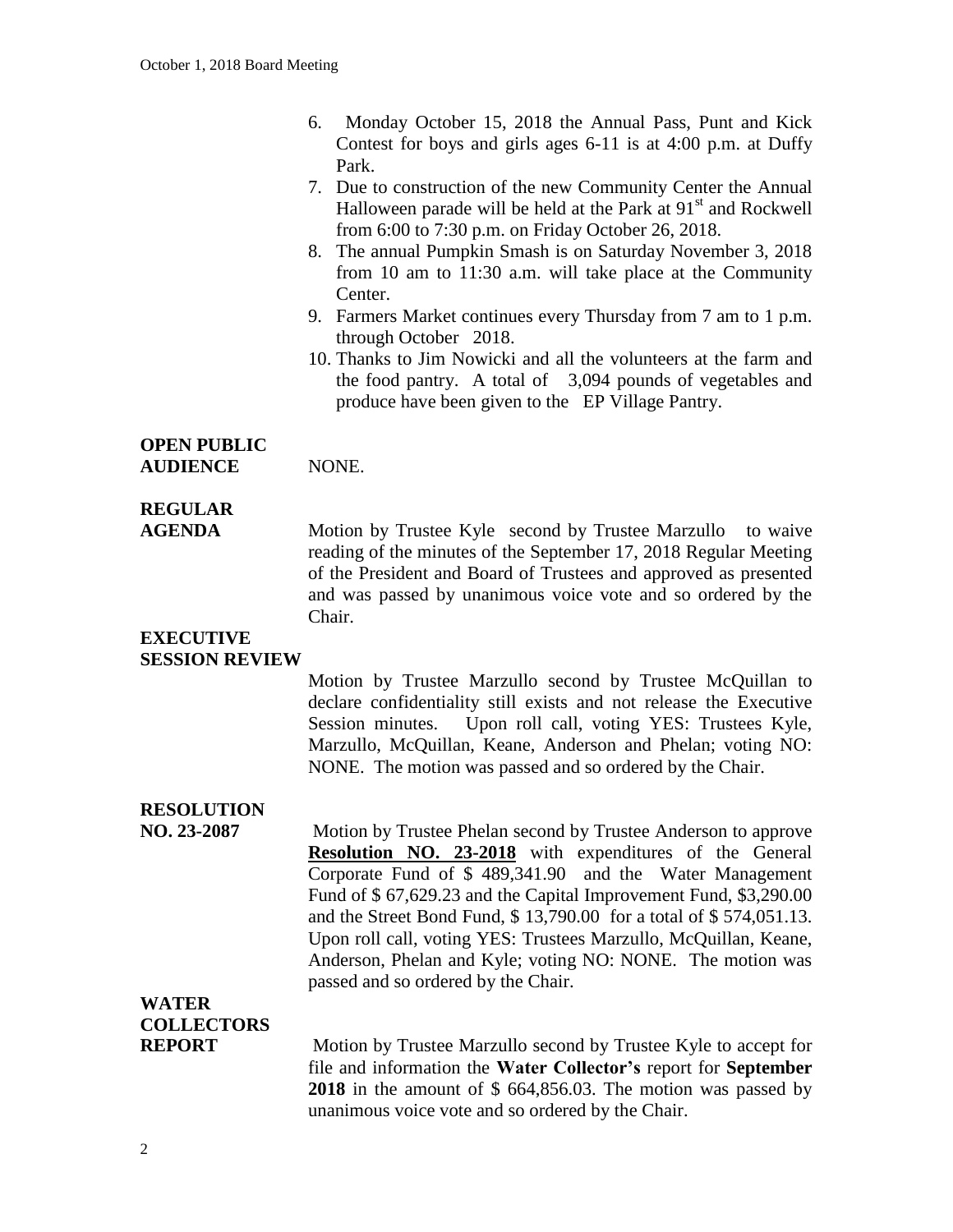## **VILLAGE COLLECTOR'S**

**REPORT** Motion by Trustee Phelan second by Trustee McQuillan to accept for file and information the **Village Collector's** report for **September 2018** in the amount of \$ 1,934,046.29 was approved as presented and passed by unanimous voice vote and so ordered by the Chair.

### **BUSINESS**

**CERTIFICATES** Motion by Trustee Marzullo second by Trustee Phelan to accept the business regulation certificate for **WBF CONSTRUCTION located** at 9127 S. Kedzie Avenue, in Evergreen Park. Upon roll call, voting YES: Trustees McQuillan, Keane, Anderson, Phelan, Kyle and Marzullo; voting NO: NONE. The motion was passed and so ordered by the Chair.

# **BUSINESS**

**LICENSE** Motion by Trustee Marzullo second by Trustee Phelan to accept the business regulation certificate for **TESLA MOTORS** located at Meijer's parking lot, 9200 S. Western Avenue to install (12) charging stations for electric cars. Upon roll call, voting YES: Trustees Keane, Anderson, Phelan, Kyle, Marzullo and McQuillan; voting NO: NONE. The motion was passed and so ordered by the Chair.

> Motion by Trustee Marzullo second by Trustee Phelan to accept the business regulation certificate for **CENTURY EAR NOSE AND THROAT** located at 2850 W. 95<sup>th</sup> Street in the Mary Potter Pavilion, Suite 403 in Evergreen Park. Upon roll call, voting YES: Trustees Anderson, Phelan, Kyle, Marzullo, McQuillan and Keane; voting NO: NONE. The motion was passed and so ordered by the Chair.

> Motion by Trustee Marzullo second by Trustee McQuillan to accept the business regulation certificate for **BANK OF AMERICA (virtual financial center)** located at 9652 S. Western Avenue in Evergreen Park. A brief discussion took place regarding this type of virtual business that relies on technology and not tellers. Vicky Ricker of JLL Property Management and Michael Lovesee from Bank of America answered questions from the Board. Upon roll call, voting YES: Trustees Phelan, Kyle, Marzullo, McQuillan, Keane and Anderson; voting NO: NONE. The motion was passed and so ordered by the Chair.

## **RESOLUTION**

**NO. 8-2018** Motion by Trustee Marzullo second by Trustee Kyle to approve **Resolution NO. 8-2018, "A RESOLUTION AUTHORIZING THE USE OF HOME RULE SALES TAX REVENUE FOR**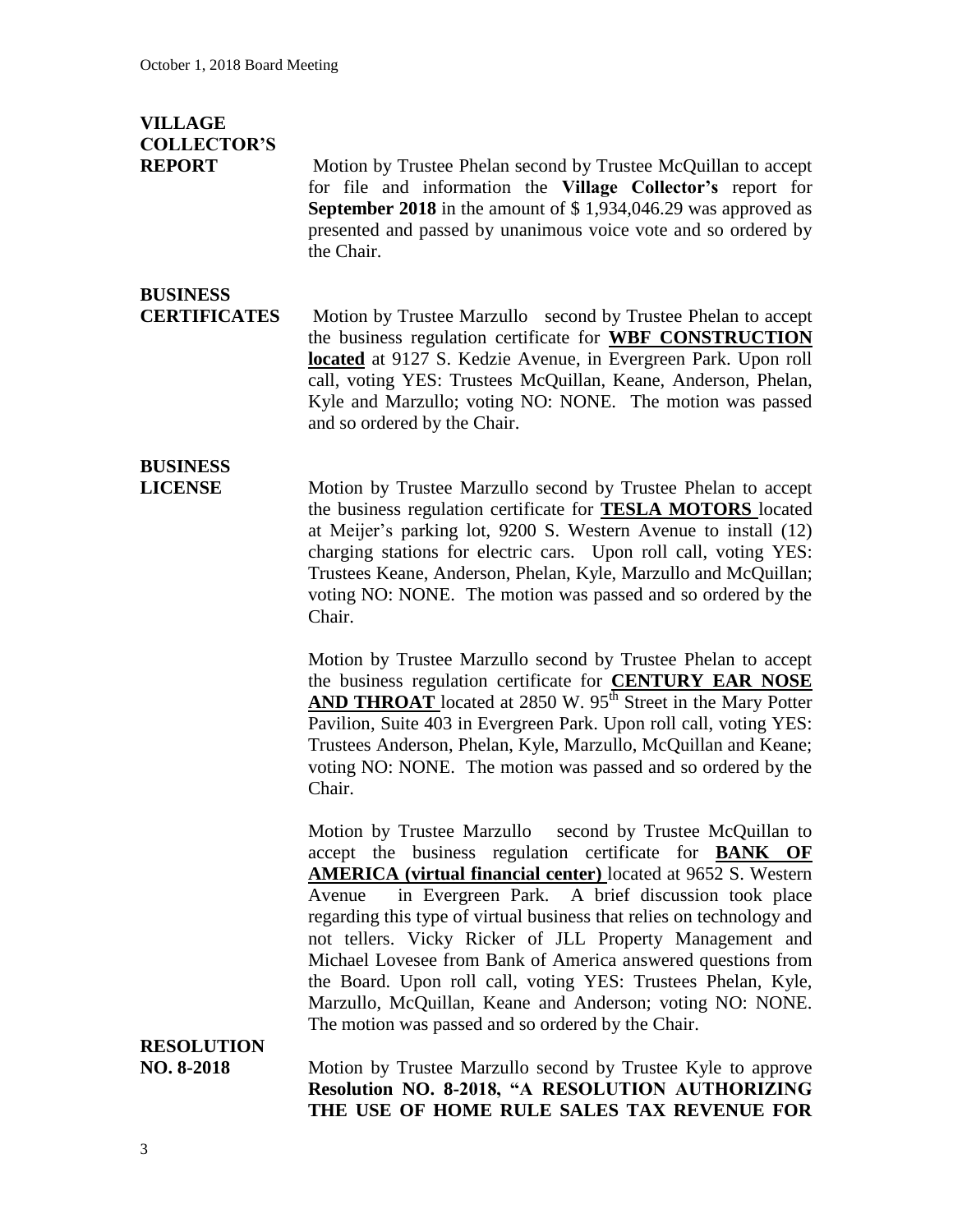**REPAYMENT OF FUNDS BORROWED UNDER THE STATE OF ILLINOIS FIRE TRUCK REVOLVING LOAN PROGRAM."** The Chair thanked our State Rep. Kelly Burke for her help. This Resolution qualifies the Village to apply for a low cost loan through the State of Illinois. Upon roll call, voting YES: Trustees Kyle, Marzullo, McQuillan, Keane, Anderson and Phelan; voting NO: NONE. The motion was passed and so ordered by the Chair.

#### **PROCLAMATION HALLOWEEN**

Motion by Trustee McQuillan second by Trustee Keane to approve the Proclamation, declaring *"Wednesday, October 31, 2018 as Halloween in the Village of Evergreen Park."* Hours for trick or treat are until 6:00 p.m. without an adult and with an adult until 8:00 p.m. when all trick or treat ceases. Upon roll call voting YES: Trustees Marzullo, McQuillan, Keane, Anderson, Phelan and Kyle; voting NO: NONE. The Motion was passed and so ordered by the Chair.

## **4-WAY STOP**

- **SIGN REQUEST** Motion by Trustee Kyle second by Trustee Keane to approve the request for a 4-Way Stop from the residents of the 9200 Block of Sawyer. Upon roll call voting YES: Trustees McQuillan, Keane, Anderson, Phelan, Kyle and Marzullo; voting NO: NONE. The Motion was passed and so ordered by the Chair.
- **ENGINEER'S REPORT** Mr. Klass had no report.

### **ATTORNEY'S**

**REPORT** Mr. Cainkar had no report.

**BIDS** Motion by Trustee McQuillan second by Trustee Keane to approve the PW Director Lorenz's request for a change for the Community Center in the total amount of \$29,152.72. The charges are for the additional bathroom in the babysitting area (\$22,204.80) and COR #15, added bottle filler stations (2) \$2,418.12 and COR #19, precast painting \$4,492.80.Trustee Marzullo questioned why the bathroom was not put on the original drawings. Trustee Phelan agreed with Trustee Marzullo and stated the architect should have noticed it and all overages need to be explained.

> The Chair answered it was not a mistake but an add-on. The additional bathroom is for the safety and security of the children using the babysitting/nursery area. Director Lorenz stated the Village is saving money while using Public Works Department to do large portions of the work. This includes storm sewers and water mains and grading in addition to their regular work. The Chair thanked Building Commissioner Clohessy, Bill